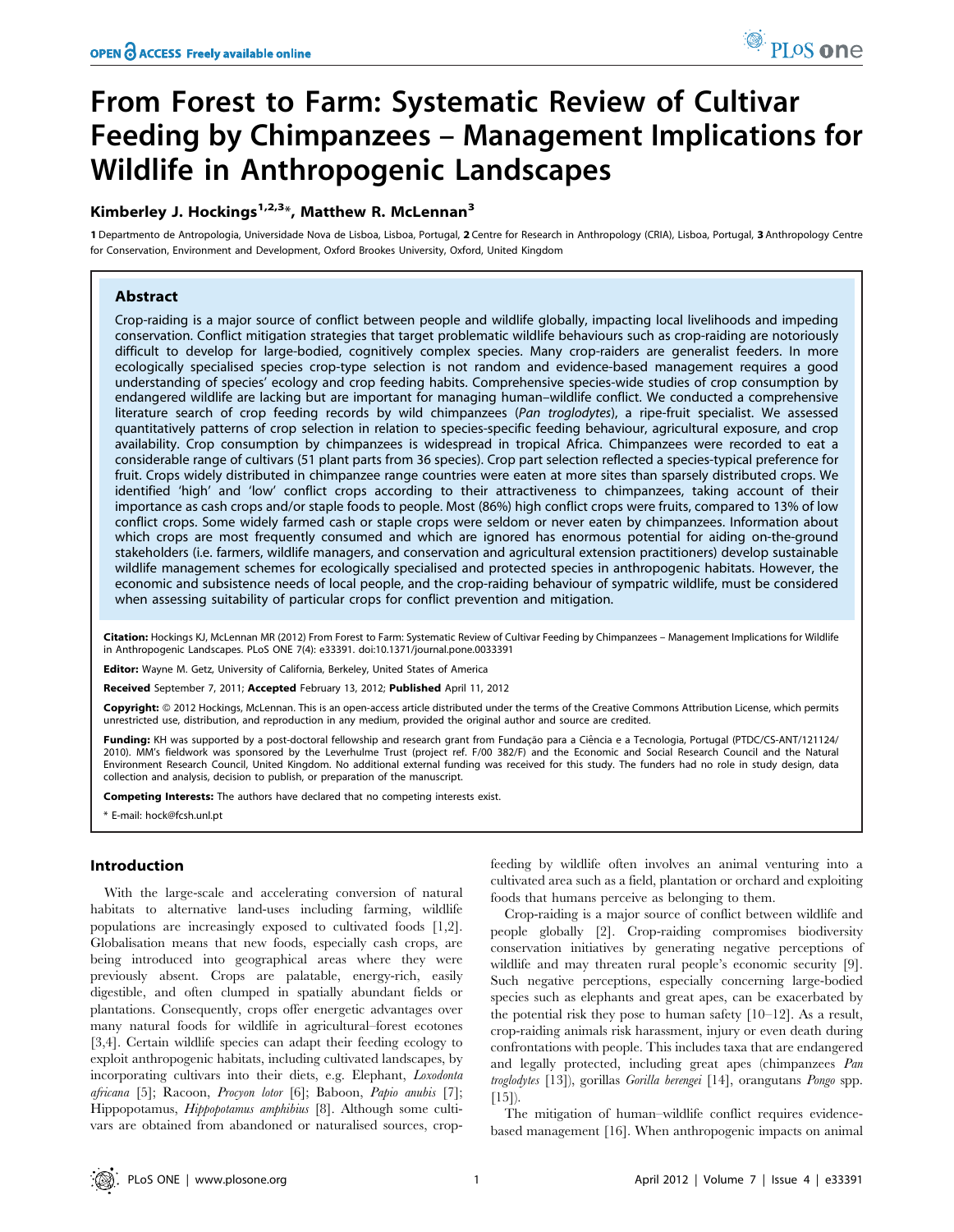behaviour cause conservation concerns, a behavioural-based management approach is recommended to inform appropriate management strategies (e.g. land-use changes, reserve design or corridor planning) based on the species' behaviour or to alter the behaviour directly [17]. In cognitively complex species, changing problematic behaviour such as crop-raiding can be extremely difficult. However, certain experimental initiatives have produced promising results (e.g. taste aversion in baboons: [18]; bees/chilli as deterrents to elephants: [19,20]), but may require substantial funds (e.g. electric fences triggered by infra-red cameras: [21]). For behavioural-based management including conflict mitigation schemes, it is essential to have a good understanding of a species' ecological response to agricultural landscapes; past research demonstrates that ignoring behavioural data can lead to failure of management programs [22].

#### Understanding species-wide patterns of crop feeding

The extent to which wild animals consume cultivars will depend on a variety of species-specific traits (e.g. ecological flexibility [23], mode of locomotion), as well as age/sex of individuals [24]. Consequently, it often makes sense for conflict mitigation strategies to focus on particular species [25]. Nevertheless, crop feeding within a species is further influenced by a complex interaction between local climatic (rainfall), ecological (particular crops grown, crop maturity, wild food availability) and anthropogenic factors (level of farm protection, proximity of fields to forest, human impact on natural food sources) [26,27]. Although this suggests that mitigation strategies must be site-specific, some important generalisations can be made by examining patterns in crop feeding across habitats and populations. For example, if a crop is consumed by one population of a species, the same crop has the potential to be eaten by conspecific populations elsewhere if available. Because human-modified habitats are dynamic, the diets of wildlife inhabiting such environments often reveal some fluidity [5,7]. Thus, if a crop is not currently exploited by a particular population, but conspecifics elsewhere consume the same crop habitually, it might be incorporated into the feeding repertoire in future years. Likewise, if certain crops are raided by multiple populations of a species across a variety of habitats – while others are consistently ignored despite being frequently available – this species-wide information enables identification of potential 'high' and 'low' conflict crops. Such data can be used to predict conflicts likely to occur under certain land-use change conditions and with the introduction of novel crops. Understanding which crops are potentially attractive or unattractive to a protected crop-raiding animal therefore has value for informing agricultural policy, for developing appropriate preventative measures, and for better directing resources for farm protection. This information is also critical for conservation initiatives that must consider human–wildlife conflict issues even where projects have other specified conservation objectives (e.g. to develop a corridor linking fragmented wildlife populations).

Chimpanzees provide an ideal model to explore species-wide patterns of cultivar consumption. While classified as endangered [28], this species occurs in areas of anthropogenic influence throughout tropical Africa [29–32]. Studies to date suggest that where chimpanzee home ranges encompass or border agricultural areas the apes incorporate cultivated crops into their diet to varying degrees [33]. Chimpanzee diets are diverse. Individual populations consume parts of up to 200 plant species including fruits, leaves, pith, flowers, and bark [34–37]. Nevertheless, chimpanzee diets are consistently dominated by ripe fruit, irrespective of habitat (e.g. dense lowland rainforest, dry savanna woodland or montane forest). Thus, unlike many crop-raiding

species in Africa that are generalist feeders, including baboons, elephants, and vervets (Chlorocebus spp.), chimpanzees are ripe fruit specialists [38].

Comprehensive analyses of cultivar selection by protected large mammal species are lacking. Here, we review the literature to understand patterns of cultivar consumption by chimpanzees and consider cultivar feeding in the context of species-specific dietary strategies. We test the following hypotheses:

- 1. As studies indicate chimpanzees can adapt to humaninfluenced habitats, chimpanzees will consume cultivars throughout their geographical range.
- 2. As chimpanzees exhibit ecological and behavioural flexibility and a varied diet, they will consume an array of cultivars; populations at sites with a high exposure to agriculture will consume a greater range of cultivars than those with less exposure.
- 3. If chimpanzee crop consumption parallels wild feeding behaviour, chimpanzees will mainly target cultivated sugar fruits.
- 4. If a general relationship exists between overall crop availability and crop consumption by chimpanzees, crops that are most widely cultivated in chimpanzee range countries will be exploited at the greatest proportion of sites.

We show how these data can be used to provide practical information for on-the-ground stakeholders (i.e. farmers, wildlife managers, and conservation and agricultural extension practitioners) to help mitigate human–wildlife conflicts. We achieve this by integrating an understanding of chimpanzee crop utilisation with data on crop production in chimpanzee range countries in tropical Africa, together with the economic value (i.e. subsistence or commercial) of different crops to farmers. This enables characterisation of crops according to their potential to cause conflict.

#### Methods

#### Searching and Selection

In this article the terms 'cultivar' and 'crop' are used interchangeably. We defined a cultivar as ''an assemblage of plants that (a) has been selected for a particular character or combination of characters, (b) is distinct, uniform and stable in these characters, and (c) when propagated by appropriate means, retains those characters'' ([39] pp.6). We conducted a comprehensive literature search for records of cultivar feeding by wild chimpanzees. Both of us have studied wild chimpanzee diets in anthropogenic habitats [40,41] and are familiar with the general literature on chimpanzee feeding ecology. Therefore, we first checked our own extensive collections of material pertaining to chimpanzee diet, including unpublished reports and theses. We then searched for additional records using Google Scholar and the Web of Science. We reviewed all manuscripts that referred to (i) chimpanzee plant feeding ecology (we did not consider material dealing predominantly or exclusively with faunivory), and (ii) chimpanzee use of anthropogenic environments, and extracted all data on crop consumption. Any reference in these articles to crop feeding which originated from additional published and unpublished sources was located, reviewed, and relevant data extracted. We excluded records of crop feeding if no information about specific crops eaten was provided. Where information about cultivars eaten by chimpanzees at a particular site came from  $>1$ source, we examined them for agreement and retained the most authoritative source only, except where multiple sources together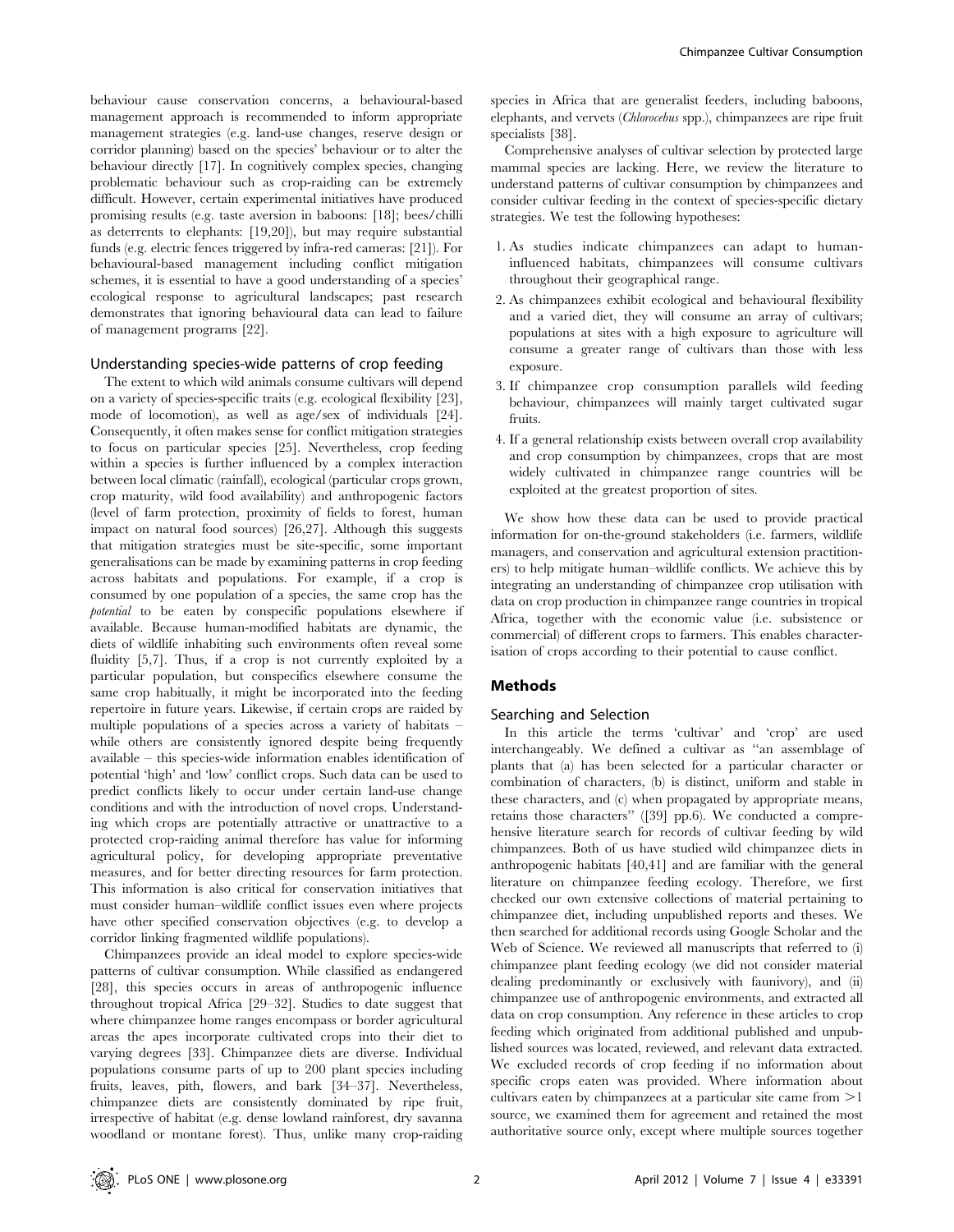accounted for the range of crops recorded eaten. This resulted in a total of 33 sources, spanning 1931–2011.

We aimed to identify which cultivars are eaten rather than the manner in which they are obtained, since records did not always distinguish crop-raiding from crop feeding from abandoned sources, naturalised specimens or provisioned items. Nevertheless, most sources present chimpanzee crop feeding within the general context of crop-raiding (i.e. taking food that local people view as belonging to them). Therefore we assume that all consumed crops are potentially raided. We excluded feeding records for predominantly wild or naturalised plants that are occasionally cultivated or tended to by people. These included oil-palm (Elaeis guineensis), baobabs (Adansonia digitata), tamarind (Tamarindus indica), Raphia palms and figs (Ficus spp.).

The following data collection methods were used by authors to record cultivar feeding (including cultivar species and part eaten): (1) direct observation, (2) faecal analysis, (3) examination of feeding traces, (4) local people's reports, and (5) unspecified methods. We considered records made using methods 1–3 to constitute reliable evidence of cultivar feeding at a given site ('confirmed foods'). Records based on local reports or an unspecified method indicated that a particular cultivar was potentially eaten at a site, but were not considered evidence of consumption ('unconfirmed foods'). Local people's reports about which crops are eaten by particular wildlife are often accurate, but are inherently subjective [41,42]. Reports may be unreliable due to misidentification of raiding species or if information imparted about crops eaten is imprecise or false (for example, by individuals seeking compensation or wishing to emphasise crop damage sustained). The sum of confirmed and unconfirmed crops constituted the full range of cultivated foods recorded eaten by chimpanzees ('recorded foods'). Few articles included data on proportion of feeding time devoted to specific crops, so analyses were restricted to counts.

Twenty-four site records concerned single chimpanzee groups ('communities') or local populations, but three nationwide surveys were also included. Whereas many site records concerned information about crop consumption by single chimpanzee communities, other records were for wider areas (e.g. a national park) and were known or suspected to involve  $>1$  chimpanzee community. Two (of three) nationwide surveys [43,44] contained information about chimpanzee cultivar consumption from numerous localities (e.g. villages). It was not possible to determine if records from localities clustered in geographical space concerned one of more chimpanzee communities. Therefore nationwide surveys were treated as single site records, unless stated otherwise.

We categorised sites according to level of agricultural exposure: 'High' exposure applies to chimpanzees in fragmented landscape mosaics that include extensive areas of farmland and human settlements in addition to typically-small areas of uncultivated habitat. 'Medium' exposure applies to chimpanzees that range within a large expanse of uncultivated habitat such as a forest reserve or national park but whose territory borders farmland. 'Low' exposure applies to chimpanzees that range wholly within a large expanse of uncultivated habitat such as a rainforest. Such chimpanzees have limited access to cultivars due to low-level encroachment or the presence of abandoned gardens or settlements, or naturalised specimens.

# Cultivar availability

The presence of cultivars not consumed by chimpanzees was rarely noted by authors, so the full range of crops available at each site was unknown. Furthermore, records for total crop area per site were not available. Such data requires detailed site-specific local knowledge of chimpanzee ranging patterns in combination with

human agricultural planting practices that often exhibit inter- and intra-annual variation. It was therefore beyond the scope of this study to use local availability of crops per site as a measure of availability. Instead, we obtained a general measure of availability for crops grown in chimpanzee range countries using data on area harvested per country from the Food and Agriculture Organization of the United Nations [45]. Although records of chimpanzee cultivar consumption date back to the 1930s, we used the most recent FAO census data from 2009 to understand how current agricultural activities might impact present and future human– chimpanzee conflicts. The FAO data are derived from nationwide surveys conducted by each respective country and have certain limitations. In particular, most census data are likely restricted to commercial agricultural activities, omitting small-scale subsistence farming [46]. This is further indicated by the fact that certain domestic crops that are widely farmed in tropical Africa have very low values for area harvested (see below). Therefore, we assumed that crops harvested in areas greater than  $1000$  ha  $(10 \text{ km}^2)$  per country are likely commercial cultivars (i.e. cash crops). We considered commercial cultivars to be both important and widespread ('important widespread commercial crops') if they were harvested in areas greater than 1000 ha in  $>50\%$  of chimpanzee range countries (i.e. in  $\geq 11$  of the 21 countries in which chimpanzees currently occur; [47]). Our approach is necessarily broad – there is likely to be considerable localised geographical and temporal variation in crops grown per country – but more specific data on crop production are lacking. The Food and Agriculture Organization of the United Nations [45] provide data on area harvested for crops grown in chimpanzee range countries. While data are available for most individual crops, FAO presents summed data for certain groups of crops. In Table S1 and related analyses we excluded data for broad categories such as 'fresh fruit', to avoid replication of individual fruits, but we included one crop group, bean, as some are recorded eaten by chimpanzees. Mango and guava are combined by FAO, but we separated them since these are confirmed chimpanzee foods, assuming that each is harvested in an equivalent area in the same number of countries. We did the same for lemon and lime because lemon is also a confirmed chimpanzee food.

#### Conflict Classification

Many food crops are also grown for subsistence purposes. Subsistence cultivars were categorised as human 'staples' (i.e. eaten regularly and in such quantities as to constitute an important part of the diet and supply a major proportion of energy and nutrient needs), or 'non-staples', such as domestic fruits and spices. We categorised crops according to their likelihood to cause human– chimpanzee conflict. 'High conflict' applies to important widespread commercial (IWC) crops and/or staple subsistence crops that were consumed at  $\geq 25\%$  of sites at which chimpanzee crop feeding was recorded. This cut-off enables identification of crops eaten by numerous populations (i.e. its consumption is not peculiar to a small number of communities), and is therefore appropriate for projecting the likelihood that the same crop would be consumed by other chimpanzee communities if available. 'Potentially high conflict' applies to non-staple subsistence crops recorded eaten at  $\geq$  25% of sites. 'Low conflict' applies to nonstaple subsistence crops and/or non-IWC crops (harvested in  $>1000$  ha in less than 11 countries) for which there were no records of chimpanzee consumption. Crops assumed to be inedible raw due to toxic compounds or extreme spiciness were always considered 'low conflict'. 'Potentially low conflict' applies to IWC and/or staple crops not recorded eaten by chimpanzees, or else the part eaten is unimportant to humans and its consumption does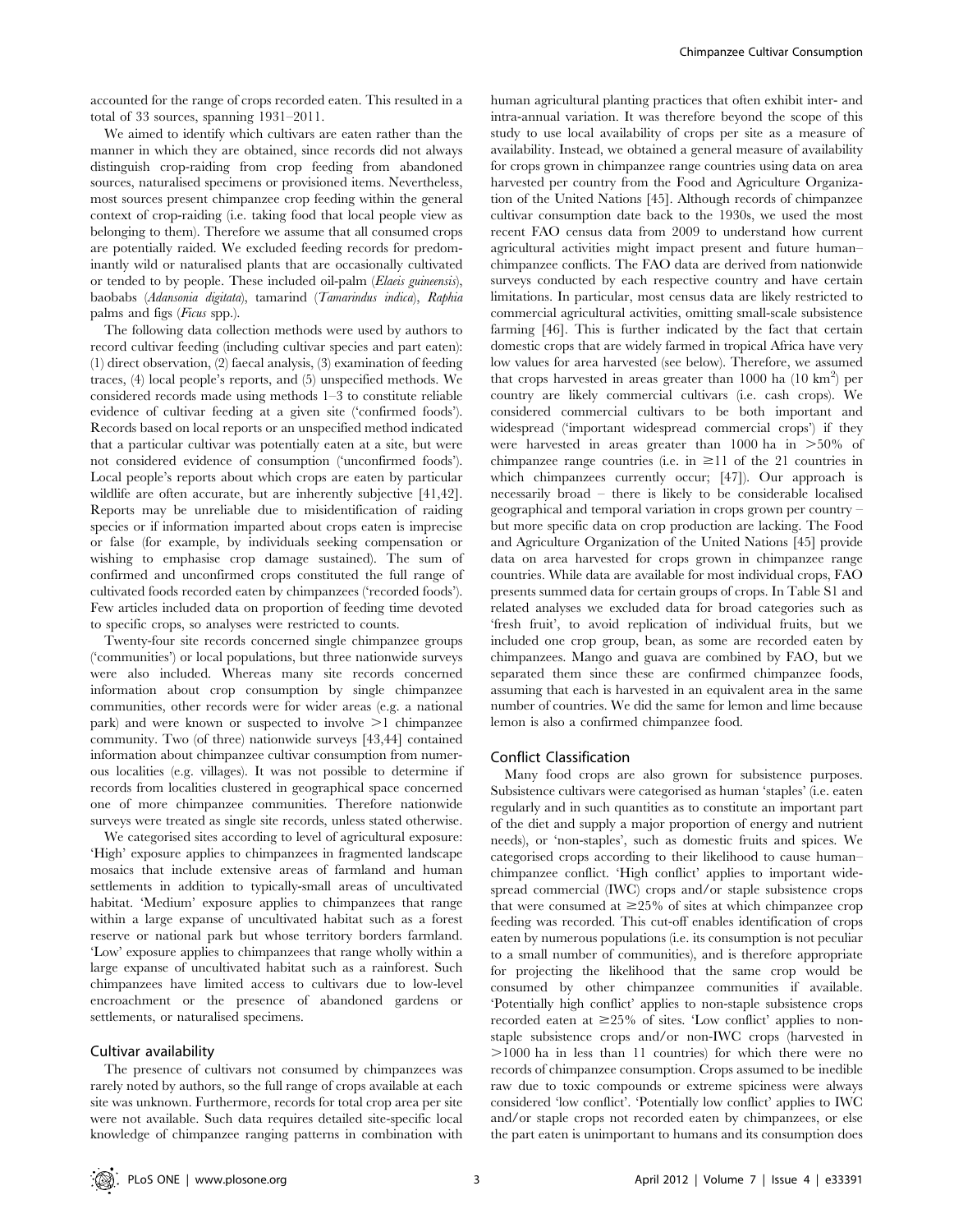little damage to the plant. We excluded highly palatable crops from the 'low conflict' list (i.e. those very similar in taste to frequently consumed wild or cultivated foods) for which an absence of feeding records by chimpanzees likely reflects low exposure. Crops that were not classified as high or low conflict according to these criteria were considered 'intermediate', accepting that consumption by chimpanzees might create conflict under certain local conditions.

As noted above, while the FAO data provide a good general measure of crops that are available to varying extents within the chimpanzees' geographical range, they do not yield data on exact crop availability at the specific study sites included in this analysis. Consequently, conflict definitions – which are derived partially from FAO data – are intended as a guide only.

#### Data Synthesis and Analysis

Data were analysed using SPSS version 19. We used nonparametric tests because data were non-normally distributed. Although meta-analyses are often used to test large collections of results [48], all data obtained on the dependent variable – number of crops consumed per site – were counts, in some cases summed from  $>1$  source, making meta-analysis invalid. In addition, few studies were specifically concerned with recording all crops eaten by a particular community/population. To test whether exposure level affected the number of confirmed cultivars eaten per site  $(n = 24$  sites), we performed a Kruskal–Wallis test, and used Posthoc Mann–Whitney pair-wise comparisons (with Bonferonni correction) to reveal differences between exposure levels. To test for agreement between data collection methods in individual crops and crop parts recorded eaten, we used Spearman rank correlations to assess the relationship between (i) the proportion of confirmed and unconfirmed crop foods in different plant part categories, and (ii) the number of confirmed and unconfirmed site records for each crop. To assess whether chimpanzee crop feeding follows a species-typical pattern, we employed a Spearman correlation to test the accordance between the proportion of confirmed crop foods in different plant part categories (fruit, pith, leaf, seed, flower, bark and other) and the mean proportion per category of the total plant food diet at 10 chimpanzee study sites (using data from Morgan & Sanz [49]). The 10 study sites are: Assirik, Belinga, Bossou, Gombe, Goualougo, Kahuzi, Lópe, Mahale, Ndoki and Semliki. We conducted a Mann–Whitney test to determine whether IWC crops were consumed at a greater % sites than more sparsely distributed crops. For fruit crops and nonfruit crops separately, we tested the relationship between availability (indexed as the number of range countries with area harvested  $>1000$  ha) and % sites at which each crop was eaten with Spearman correlations. Because humans and chimpanzees might utilise different parts of the same crop (e.g. cashew fruit: [50]), we used Fisher's exact test to determine if a relationship exists between the conflict level associated with a particular crop and the crop part utilised by humans. All hypotheses considered were two-tailed and tested at  $\alpha$  = 0.05.

### Results

#### Flow of Included Studies

Figure 1 shows the flow of studies included in the analysis.

# Do Chimpanzees Consume Crops Throughout their Geographical Range?

Records of cultivar consumption by chimpanzees came from 27 sites, of which three were nationwide survey reports that include records from multiple localities. The sites span 10 countries in



Figure 1. The flow of studies included in the analysis. doi:10.1371/journal.pone.0033391.g001

East, West and Central Africa (Figure 2). Countries with the most site records were Guinea and Uganda (5 each), followed by Tanzania and Democratic Republic of Congo (DRC) (4 each). Three of the four commonly recognised chimpanzee subspecies were represented: Pan t. verus, Pan t. troglodytes and Pan t. schweinfurthii in western, central and eastern Africa, respectively (the exception is the little-studied  $Pan \, t$ . elliotti in Nigeria– Cameroon). Excluding nationwide surveys, 10 sites were classified as high exposure to agriculture, 10 as medium exposure and 4 as low exposure (Figure 2). Cultivar consumption was recorded from all major habitats where chimpanzees occur, including lowland rainforest, mid-altitude forest, montane forest and savanna– woodland.

# Do Chimpanzees Eat an Array of Cultivars?

A total of 34 plant parts from 24 species of cultivar were confirmed eaten by chimpanzees, while an additional 17 plant parts and 12 species were unconfirmed (Table 1). Inclusion of these species brings the total number of cultivated plant parts and species recorded eaten to 51 and 36, respectively. The number of different cultivars eaten varied among sites (n = 24, excluding nationwide surveys). The median number of confirmed cultivars per site was one (range: 0–14) and the median number of recorded cultivars was three (range: 1–26). While there was no significant effect of exposure level on the number of confirmed cultivars eaten per site (Kruskal–Wallis test,  $H = 3.012$ ,  $df = 2$ ,  $p = 0.22$ ), a significant effect was found for all recorded crops  $(H = 7.475,$  $p = 0.02$ ). Post-hoc Mann–Whitney pair-wise comparisons revealed no difference between medium and high exposure sites  $(p = 0.48)$ ; however, fewer crops were eaten at low exposure sites compared to medium  $(p=0.008)$  and high sites  $(p=0.02)$ ; Bonferroni correction:  $p = 0.017$ ). A single cultivar was recorded eaten at each low exposure site.

# Do Chimpanzees Mainly Target Sugar Fruit Crops?

Eight different crop plant parts were recorded eaten: fruits, piths, leaves, seeds, flowers, tubers, bark and wood, in addition to unspecified parts. Fruits dominate the list of cultivated food items, accounting for 16 of 34 (47%) confirmed items (Figure 3). Aside from piths, other plant parts from cultivated species were rarely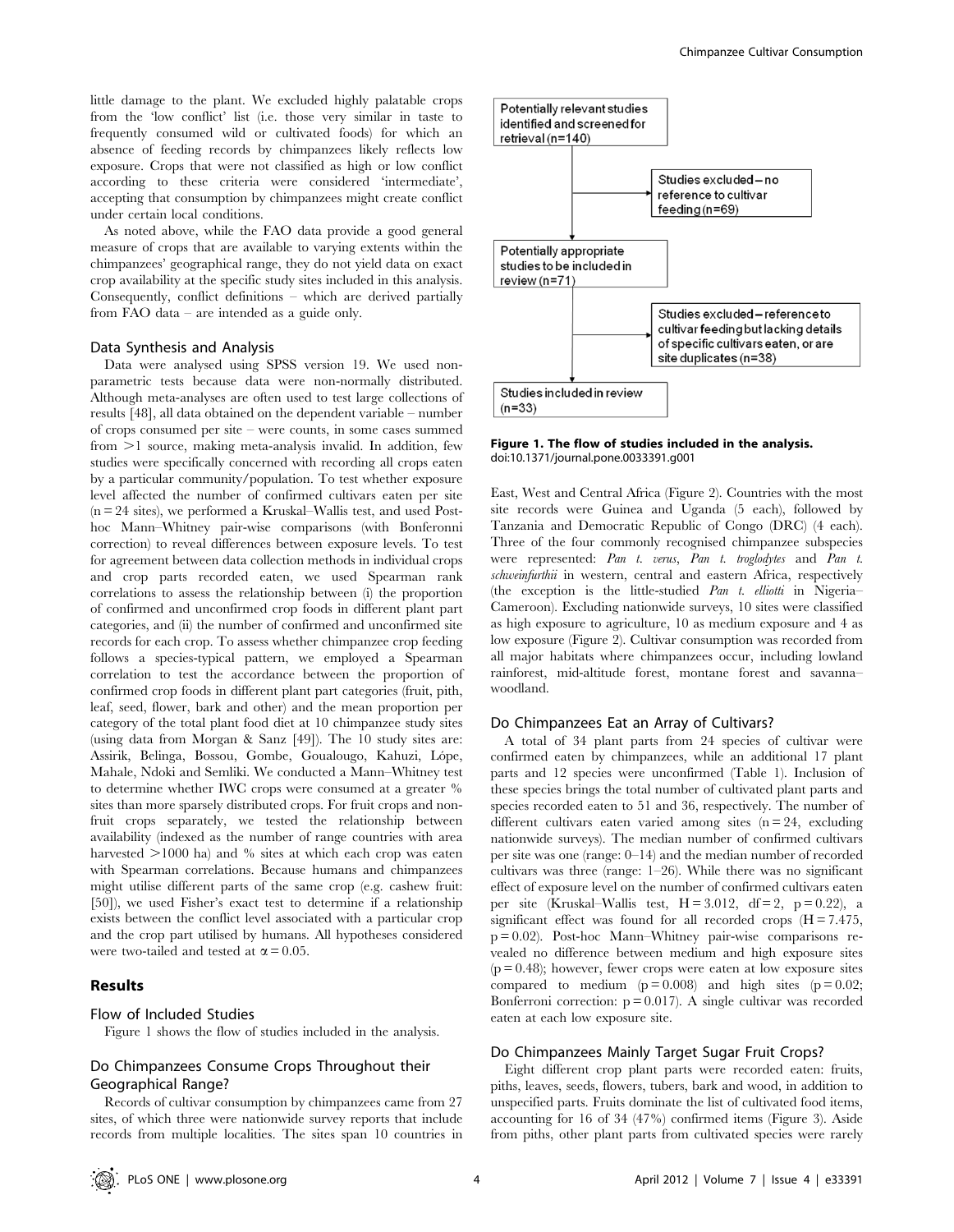

Figure 2. Map showing the locations of sites where chimpanzees were recorded to consume cultivars. Sites were classified as high, medium or low exposure to agriculture. Ten countries are represented: West Africa – Guinea-Bissau, Guinea, Cote d'Ivoire; Central Africa – Gabon, Equatorial Guinea, Cameroon, Democratic Republic of Congo; East Africa – Uganda, Rwanda, Tanzania. See Table 1 for site names. Nationwide surveys recorded chimpanzee crop feeding at multiple localities in Guinea-Bissau, Guinea and Cote d'Ivoire (dotted countries). doi:10.1371/journal.pone.0033391.g002

confirmed as food. Conversely, a greater proportion of unconfirmed crop foods were seeds, flowers, and tubers, or from an unspecified part of the plant (Figure 3). The composition of crop food parts followed a species-typical pattern: the proportion of confirmed crop foods in different plant part categories was positively correlated with the mean proportion per category of the total plant food diet at 10 chimpanzee study sites  $(r_s = 0.873, n = 7,$  $p = 0.01$ ; Figure 4).

For each crop confirmed eaten, the number of unconfirmed site records was strongly correlated with the number of confirmed site records  $(r_s = 0.510, n = 34, p = 0.002)$ , indicating agreement between data collection methods in the crops commonly exploited by chimpanzees. Sugar fruits were widely eaten (mango, papaya, banana) as were three pith foods (sugarcane, banana, maize) (Table 2). When all records are considered, banana was the most widely consumed crop, followed by sugarcane, mango, maize, papaya and cocoa.

#### Are Widespread Cultivars Most Commonly Targeted?

Of the 70 crops recorded eaten by chimpanzees and/or harvested in areas greater than 1000 ha in  $\geq$ 1 chimpanzee range country (Table S1 for the supporting information table), 25 were IWC crops. Of these, 80% were also known subsistence crops (20 of 25), of which 12 (48%) were staple foods. While only 48% of IWC crops were confirmed chimpanzee foods (12 of 25), the figure rises to 76% (19 of 25) if unconfirmed records are included. IWC were consumed at a significantly greater % sites compared to more sparsely distributed crops  $\leq 11$  countries with area harvested >1000 ha), although effect sizes were small (confirmed crops: Mann– Whitney test:  $U = 346$ ,  $z = -2.095$ ,  $p = 0.035$ ,  $r = -0.033$ ; all recorded crops:  $U = 234$ ,  $z = -3.589$ ,  $p < 0.001$ ,  $r = -0.057$ ).

For all listed fruit crops (including nuts), there was no significant correlation between number of range countries (with area harvested  $>1000$  ha) and % sites at which each crop was confirmed eaten  $(r_s = 0.311, n = 16, p = 0.24)$ , but the correlation was significant for all records ( $r_s = 0.527$ , p = 0.036). For non-fruit crops, there was a significant correlation between the number of range countries and % sites at which the crop was confirmed  $(r_s = 0.485, n = 47, p<0.001)$  and recorded  $(r_s = 0.641, p<0.001)$ eaten.

#### Do Crops Vary in their Likelihood to Cause Conflict?

Five crops were classified as 'high conflict': banana, sugarcane, maize, mango and cocoa (Table S1). A further two crops, papaya and oil-palm, were regarded as 'potentially high conflict'. Twenty crops were considered 'low conflict', ten were 'potentially low conflict', and the remaining 33 were 'intermediate'. There was a significant association between conflict level and the crop part utilised by humans (Fisher's exact test:  $p<0.001$ ); 86% (6 of 7) of high or potentially high conflict crops were fruits compared with just 13% (4 of 30) of low or potentially low conflict crops, which were mostly seeds (30%, 9 of 30) or underground storage organs (23%, 7 of 30).

# **Discussion**

The survey revealed that chimpanzees consume cultivars across their geographic range in equatorial Africa, especially in Guinea in West Africa, and Uganda, Tanzania and DRC in East Africa. This probably reflects the fact that chimpanzees have been studied at several sites in each of these countries. However, another factor may be that apes and other nonhuman primates are not traditionally hunted for meat in Uganda, Tanzania and parts of Guinea [47,51], thus enabling chimpanzees to persist in areas of agricultural expansion and high human population density  $-$  a scenario unlikely to emerge in regions where apes are heavily hunted. We found no crop feeding records for P.t. elliotti in Nigeria–Cameroon, but this may reflect a paucity of data rather than sub-species differences in feeding behaviour or exposure to agriculture.

Chimpanzees consumed up to 36 crop species – an unexpectedly diverse array given that chimpanzees are not considered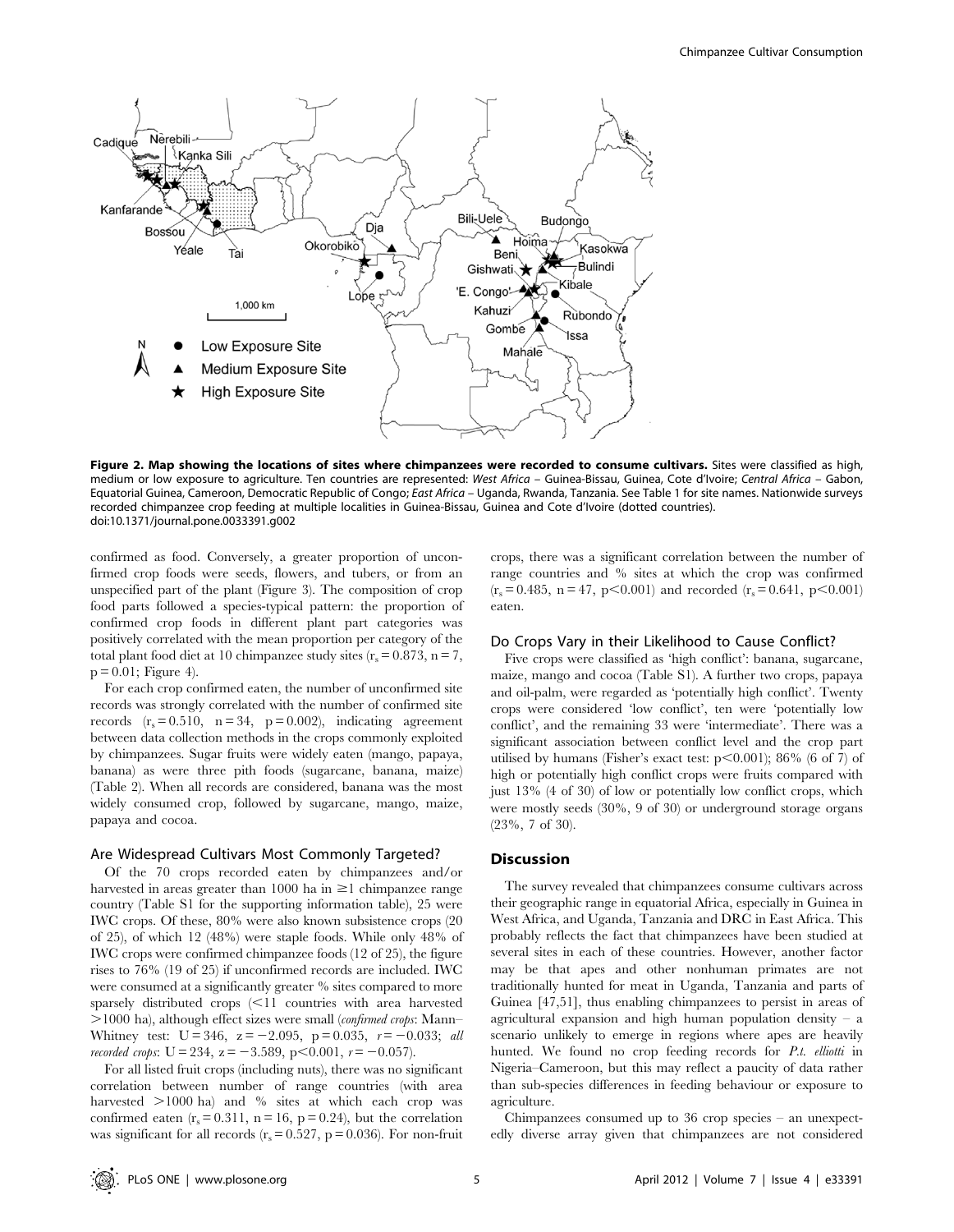Table 1. List of cultivars recorded in diets of wild chimpanzees and part(s) eaten.

| Crop                                 | Part Eaten <sup>1</sup> | Study Sites <sup>2</sup>                                         | <b>No. Sites</b>                     |
|--------------------------------------|-------------------------|------------------------------------------------------------------|--------------------------------------|
|                                      |                         | <b>Confirmed (Unconfirmed)</b>                                   | Confirmed (All records) <sup>3</sup> |
| Avocado (Persea americana)           | F                       | (Bos, Bul)                                                       | 0(2)                                 |
|                                      | L                       | Bos                                                              | $\mathbf{1}$                         |
| Banana (Musa spp.) <sup>4</sup>      | F                       | Ben, Bos, Bul, Gom, Kib, Mah, Oko (Bil, Cad, Con, Gui, Hoi)      | 7(12)                                |
|                                      | P                       | Bos, Bul, Kib, Mah, Ner, Oko (Con)                               | 6(7)                                 |
|                                      | L                       | Mah                                                              | $\mathbf{1}$                         |
|                                      | Un                      | (Dja, Ivo, Kah)                                                  | 0(3)                                 |
| Butter bean (Phaseolus lunatus)      | L                       | (Bos)                                                            | 0(1)                                 |
|                                      | S                       | (Bos)                                                            | 0(1)                                 |
| Cantaloupe (Cucumis melo)            | F                       | (Bos)                                                            | 0(1)                                 |
| Cashew (Anacardium occidentale)      | F                       | Cad (Bos)                                                        | 1(2)                                 |
| Cassava (Manihot esculenta)          | FI                      | (Bos)                                                            | 0(1)                                 |
|                                      | T                       | Bos, Oko (Gui, Hoi, Yea)                                         | 2(5)                                 |
| Cocoa (Theobroma cacao)              | F                       | Bos, Bul, Dja (Hoi, Ivo, Taï, Yea)                               | 3(7)                                 |
| Coconut (Cocos nucifera)             | F                       | (Bos)                                                            | 0(1)                                 |
| Coffee (Coffea sp.)                  | Un                      | (Ivo)                                                            | 0(1)                                 |
| Cow pea (Vigna unguiculata)          | S                       | Cad                                                              | $\mathbf{1}$                         |
| Cucumber (Cucumis sativus)           | Un                      | (Dja)                                                            | 0(1)                                 |
| Grapefruit (Citrus paradisi)         | F                       | Bos, Sil                                                         | $\overline{2}$                       |
| Guava (Psidium guajava)              | F                       | Bud, Bul, Mah (Bos, Cad)                                         | 3(5)                                 |
|                                      | L                       | (Bos)                                                            | 0(1)                                 |
| Jackfruit (Artocarpus heterophyllus) | F                       | Bul, Hoi                                                         | $\overline{2}$                       |
| Lemon (Citrus limon)                 | F                       | Mah, Rub (Cad)                                                   | 2(3)                                 |
| Maize (Zea mays)                     | F                       | Bos, Bud, Gui, Kib (Yea)                                         | 4(5)                                 |
|                                      | P                       | Gis, Mah (Bul)                                                   | 2(3)                                 |
|                                      | Un                      | (Bis, Hoi, Ivo, Kah)                                             | 0(4)                                 |
| Mandarin (Citrus reticulata)         | F                       | Bos (Cad)                                                        | 1(2)                                 |
| Mango (Mangifera indica)             | F                       | Bos, Bud, Bul, Cad, Gom, Gui, Iss, Kas, Lop, Mah (Hoi, Kan)      | 10(12)                               |
| Millet (unknown sp.)                 | Un                      | (Gui, Sil)                                                       | 0(2)                                 |
| Okra (Abelmoschus esculentus)        | F                       | Bos                                                              | $\mathbf{1}$                         |
|                                      | L                       | Bos                                                              | $\mathbf{1}$                         |
|                                      | FI                      | Bos                                                              | $\mathbf{1}$                         |
| Orange (Citrus sinensis)             | F                       | Bos, Bul, Cad, Gui (Yea)                                         | 4(5)                                 |
| Papaya (Carica papaya)               | F                       | Ben, Bil, Bos, Bud, Bul, Cad, Kas (Gui, Hoi, Ivo, Yea)           | 7(11)                                |
|                                      | P                       | Bos, Cad                                                         | $\overline{2}$                       |
|                                      | L                       | Bos, Cad                                                         | $\overline{2}$                       |
|                                      | B                       | Bos                                                              | $\mathbf{1}$                         |
|                                      | W                       | Bos                                                              | $\mathbf{1}$                         |
| Passion fruit (Passiflora sp.)       | F                       | Bul, Kas, Kib                                                    | $\overline{3}$                       |
| Peanut (Arachis hypogaea)            | S                       | (Bos)                                                            | 0(1)                                 |
| Pigeon pea (Cajanus cajan)           | $\sf S$                 | Mah (Bos)                                                        | 1(2)                                 |
| Pineapple (Ananas comosus)           | $\mathsf F$             | Bos (Bul, Gui, Hoi, Ivo, Yea)                                    | 1(6)                                 |
|                                      | P                       | Bos                                                              | $\mathbf{1}$                         |
| Pumpkin (Cucurbita sp.)              | F                       | (Bos, Bul, Hoi)                                                  | 0(3)                                 |
| Rice (Oryza sp.)                     | ${\sf P}$               | Bos (Ivo, Sil, Yea)                                              | 1(4)                                 |
| Sorghum (Sorghum bicolor)            | P                       | Mah (Hoi)                                                        | 1(2)                                 |
| Soursop (Annona muricata)            | F                       | (Bos)                                                            | 0(1)                                 |
| Sugarcane (Saccharum officinarum)    | P                       | Bil, Bos, Bud, Bul, Kas, Kib, Mah, Oko (Bis, Con, Gui, Hoi, Ivo) | 8(13)                                |
| Sweet potato (Ipomoea batatas)       | Τ                       | (Bos)                                                            | 0(1)                                 |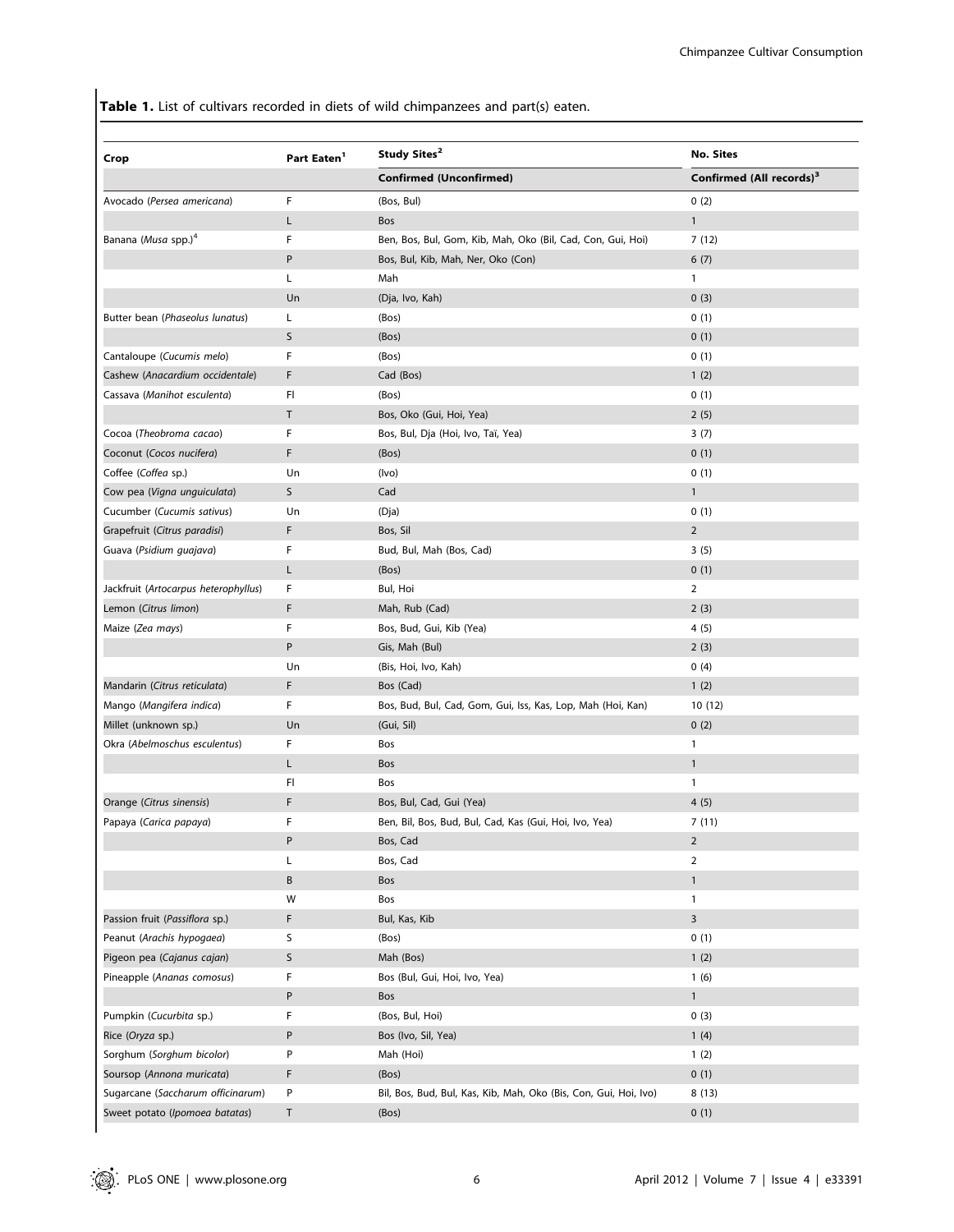## Table 1. Cont.

| Crop                          | Part Eaten <sup>1</sup> | Study Sites <sup>2</sup>       | <b>No. Sites</b>                     |
|-------------------------------|-------------------------|--------------------------------|--------------------------------------|
|                               |                         | <b>Confirmed (Unconfirmed)</b> | Confirmed (All records) <sup>3</sup> |
| Tamarillo (Solanum betaceum)  |                         | Bul                            |                                      |
| Tea (Camellia sinensis)       | FI                      | (Gui)                          | 0(1)                                 |
| Tomato (Solanum lycopersicum) | F                       | (Bos, Bul)                     | 0(2)                                 |
| Yam (Dioscorea sp.)           | D                       | Bul                            |                                      |
|                               |                         | (Bos)                          | 0(1)                                 |

<sup>1</sup>Part Eaten: F = fruit, P = pith, L = leaf, S = seed, Fl = flower, T = tuber, B = bark, W = wood, Un = unspecified;

<sup>2</sup>Study Sites (+=site record known or likely to concern ≥1 chimpanzee community; #=record is a nationwide survey comprising multiple localities): (a) Pan t. schweinfurthii: Ben = Beni [56,57]; Bil = Bili-Uele<sup>+</sup> [58]; Bud = Budongo<sup>+</sup> [37]; Bul = Bulindi [41]; Con = ''East Congo''<sup>+</sup> [59]; Gis = Gishwati [60]; Gom = Gombe [35]; Hoi = Hoima District<sup>+</sup> [31]; Iss = Issa [61]; Kah = Kahuzi-Biega<sup>+</sup> [62]; Kas = Kasokwa [63,64]; Kib = Kibale<sup>+</sup> [26,65]; Mah = Mahale<sup>+</sup> [34,66]; (b) Pan t. troglodytes: Dja = Dja<sup>+</sup>[67,68]; Lop = Lópe<sup>+</sup> [36]; Oko = Okorobikó Mtns [69]; (c) Pan t. verus: Bis = Guinea-Bissau<sup>#</sup> [70]; Bos = Bossou [30,40]; Cad = Caiquene & Cadique [32]; Gui = Guinea<sup>#</sup> [44]; Ivo = Côte d'Ivoire<sup>#</sup> [43]; Kan = Kanfarande [71]; Ner = Nérébili [72]; Sil = Kanka Sili [29]; Taï = Taï [73]; Yea = Yeale, Mt Nimba (Granier, in [33]); Rub = Rubondo [74].

<sup>3</sup>Sites at which the cultivar was confirmed eaten via direct observation, faecal analysis and/or feeding traces, are distinguished from unconfirmed sites at which consumption was recorded via local reports or an unspecified method. 'All records' is the sum of confirmed and unconfirmed sites.

4 Includes both plantain and sweet bananas.

doi:10.1371/journal.pone.0033391.t001

opportunist feeders, unlike more 'typical' crop-raiding wildlife (e.g. baboons [7]; elephants [5]). As predicted, populations with greater exposure to agriculture consumed more crops than those with low exposure. At 'low exposure' sites, a single record of cultivar feeding may have involved naturalised specimens (e.g. mango at Lopé and Issa; lemon at Rubondo). Such populations seem to have few opportunities to raid crops. The greatest range of crops eaten was recorded at Bossou and Bulindi (Table 1), both heavily disturbed forest–farm mosaics where chimpanzees have a very high exposure to crops. However, researchers working at these sites have specifically considered the issue of chimpanzee crop feeding, including the range of items raided [40,41]. That no difference was found between the number of crops eaten at high and medium exposure sites probably reflects the fact that comprehensive studies of crop feeding at high exposure sites are few. Nevertheless, crop consumption at lesser-impacted sites may be under-reported: cultivar feeding is often viewed as an 'unnatural' food habit, and thus unimportant or distinct from 'natural' feeding [52]. We expect more is known about chimpanzee crop-raiding, at sites included in this survey and at additional sites, but data are unpublished.

Although chimpanzees utilise various crop parts for food, they show a strong preference for sugar fruits, thus conforming to a species-typical pattern. Nevertheless, they also eat a range of cultivated piths, most notably sugarcane. Other crop parts such as leaves, seeds, flowers, tubers, bark and wood are exploited less often. The representation of fruits was higher in confirmed crop foods than unconfirmed foods. Fruit can be over-represented in dietary studies that rely on faecal analysis because non-fruit plant parts are seldom identifiable macroscopically in faeces [36]. Of 34 confirmed crop foods, 30 (88.2%) were recorded from direct observations at  $\geq$ 1 sites while four others were recorded only from



Figure 3. Profile of cultivated plant parts recorded eaten by chimpanzees. The number of food items in each part category is shown as a percentage of all confirmed (black bars, n = 34) and unconfirmed (grey bars, n = 17) cultivated food items. The proportion of confirmed and unconfirmed crop foods per category is uncorrelated (Spearman's rank correlation:  $r_s = 0.074$ , n = 9, p = 0.85). doi:10.1371/journal.pone.0033391.g003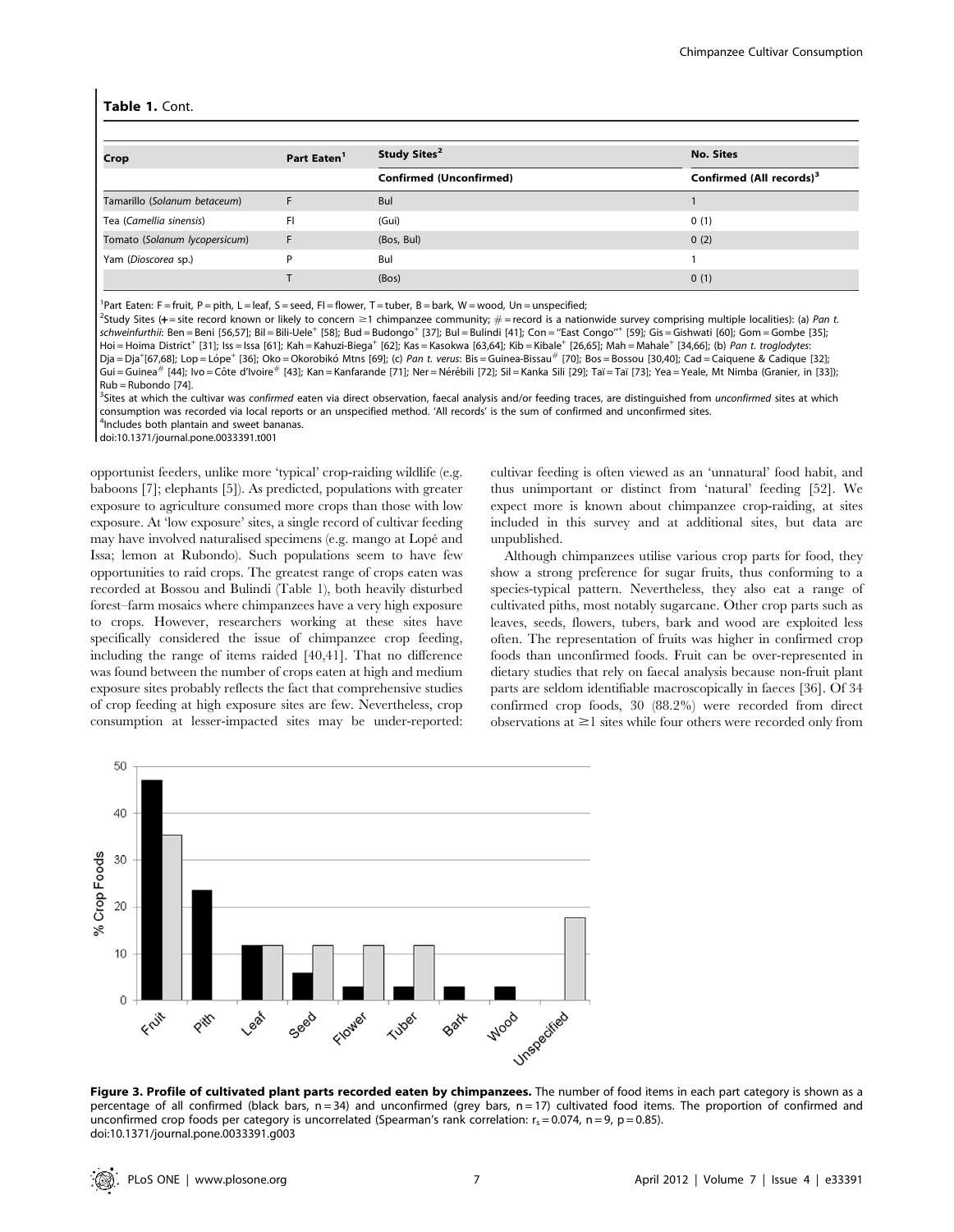

Figure 4. Parallels between crop consumption and wild food consumption. Relationship between the percentage of confirmed crop foods in different plant part categories and mean percentage per category of all plant foods at 10 chimpanzee study sites. 'Other' plant parts include resin, tuber and wood. doi:10.1371/journal.pone.0033391.g004

feeding traces. All crops recorded in chimpanzee faeces at particular sites were also observed eaten elsewhere. Therefore, the discordance between confirmed and unconfirmed crop parts does not reflect a fruit-bias in confirmed foods arising from inclusion of faecal evidence. The greater proportion of unconfirmed crop food items that were seeds, flowers or tubers might imply that local people's reports over-estimate non-fruit raiding by chimpanzees. Local reports of crop losses may be biased towards important commercial or staple subsistence crops; low-level raiding of domestic fruits may be tolerated in some situations [41].

The crops listed in Table 2 appear particularly attractive to chimpanzees whenever they are accessible. These most commonly consumed cultivars include predominantly domestic fruits (e.g. papaya, mango), but some are staples (maize, banana; see Figure 5) and others cash crops (e.g. sugarcane, cocoa). As predicted, widely

Table 2. Cultivars most commonly recorded eaten by chimpanzees.

| Crop <sup>1</sup> | Part Eaten <sup>2</sup> | No. Sites $(n=27)$             | $%$ Sites <sup>3</sup> |
|-------------------|-------------------------|--------------------------------|------------------------|
|                   |                         | <b>Confirmed (All records)</b> |                        |
| Mango             | Fruit                   | 10 (12)                        | 37.0-44.4%             |
| Banana            | Fruit, Pith             | 8(16)                          | 29.6-59.3%             |
| Sugarcane         | Pith                    | 8(13)                          | 29.6-48.1%             |
| Papaya            | Fruit                   | 7(11)                          | 25.9-40.1%             |
| Maize             | Fruit, Pith             | 6(12)                          | 22.2-44.4%             |
| Cocoa             | Fruit                   | 3(7)                           | 11.1-25.9%             |

<sup>1</sup>Crops listed are those recorded eaten at  $\geq$ 25% of sites.

 $^2$ Banana fruit- and pith-eating, and maize fruit- and pith-eating, were not distinguished because part(s) eaten was not specified in some reports. For these crops the number of site records for each specified part is shown in Table 1.

<sup>3</sup>Percentage ranges indicate the % sites at which each crop was confirmed eaten (lower value) and recorded eaten (confirmed and unconfirmed combined: higher value).

doi:10.1371/journal.pone.0033391.t002



Figure 5. An adult male chimpanzee at Bossou in Guinea feeding on banana fruit. doi:10.1371/journal.pone.0033391.g005

cultivated crops were eaten at more sites than less widely distributed crops. Yet certain widely available cultivars were never or infrequently exploited. For example, cassava is farmed throughout all 21 chimpanzee range countries, but was not widely eaten. This suggests a degree of selectivity in crop choice among different chimpanzee populations. Similarly, while both the pith and fruit of banana is typically consumed at the same site (see Table 1), chimpanzees have not yet been confirmed eating both parts of maize. Food selection can vary between populations of the same species, particularly in primates including chimpanzees, and certain foods eaten by one population may be ignored by another despite being available [53]. The possible existence of different crop feeding traditions among chimpanzee populations warrants further investigation. Strong observational evidence indicates chimpanzees routinely ignore certain crop species (mainly nonfruits). This suggests they make choices about what crops to eat [40,41].

Nationwide surveys of Côte d'Ivoire and Guinea demonstrate that certain crops that are widely farmed in particular countries, but less so in others, are heavily exploited by chimpanzees in those regions. For example, chimpanzee damage to cocoa plantations was recorded at 35% of 125 villages where chimpanzee presence was confirmed throughout the cocoa-growing forested region of Côte d'Ivoire – more than for any other recorded crop  $[43]$ . In contrast, in neighbouring Guinea – where cocoa is not widely farmed – chimpanzees were recorded to raid oranges at 32% of 74 sites where apes were not reported absent; cocoa raiding was not recorded [44]. To test whether the proportion of each crop in a particular chimpanzee population's diet is dependent on its local availability requires detailed site-specific data. As yet such data are unavailable, but future studies should examine this issue further.

# How do These Findings Help Address Human–Wildlife Conflict?

Conflict mitigation strategies that target problematic wildlife behaviours such as crop-raiding are notoriously difficult to develop for large-bodied, cognitively complex species, and require a good understanding of species' ecological flexibility. When species have protected status (e.g. all great apes), theoretically problem animals should only be deterred, translocated or tolerated, thus proactive management is required. In human-dominated landscapes pro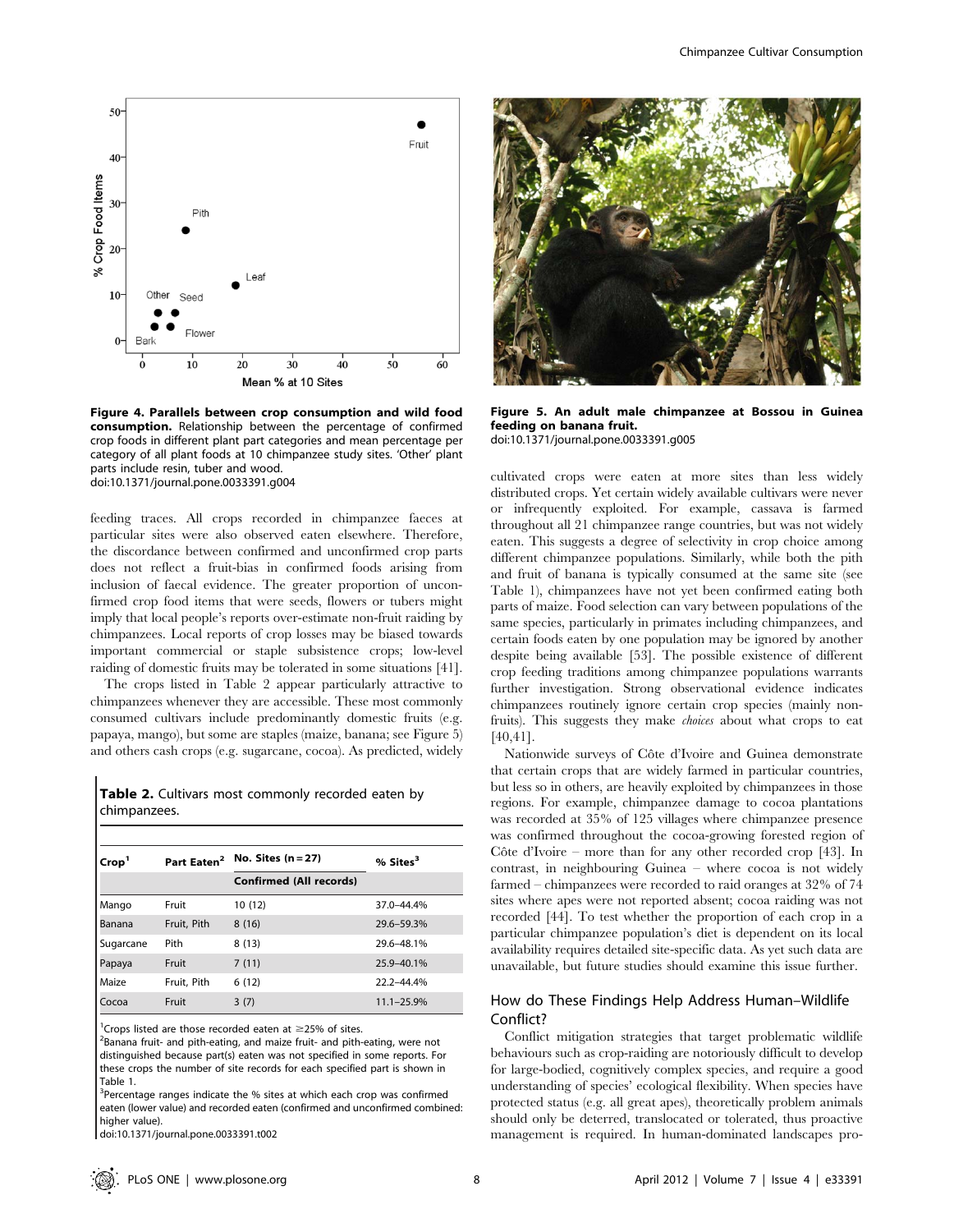tection of small areas of habitat is alone unlikely to be a sufficient conservation strategy if wildlife require wide ranges and frequently leave the forest to crop-raid [27,31]. Effective long-term strategies require a combination of approaches that target wildlife behaviour, protect habitat, and increase local people's tolerance and secure their livelihoods [54]. Understanding species-wide crop feeding behaviour in relation to human agricultural activities – and combined with an understanding of crop-raiding behaviour of other sympatric wildlife – has enormous potential for informing on-the-ground stakeholders about cultivars that have the potential to cause or reduce human–wildlife conflict.

Conflicts associated with chimpanzee raiding of the crops categorised as 'high conflict' (Table S1) have been documented [e.g. 31,33,37,41,44]. The results of this study imply that conflicts might be reduced or prevented if farmers avoid planting crops identified as 'high conflict' or 'potentially high conflict' in very close proximity to chimpanzee habitat (e.g. along forest edges). Conversely, cultivars identified as 'low conflict' (including those that are inedible when raw) or 'potentially low conflict' are unlikely to attract chimpanzees and could potentially act as a buffer to other forms of land-use. In this respect, it is important that several widespread cash crops and staple food crops are seemingly seldom or never exploited by chimpanzees (Table S1). Our classifications are intended to apply to situations where crops are guarded rather than abandoned. Evidently, chimpanzees' feeding on a highconflict crop such as mango or banana is unlikely to cause high levels of conflict if it is from an abandoned source. The dynamic nature of human–wildlife interactions and conflict must also be considered. Orange was not flagged as a high conflict crop, probably because it is not widely grown in some range countries. However, it is frequently raided by chimpanzees in certain regions where it is increasingly farmed commercially (e.g. in Guinea [40,44]). Thus, where orange is grown predominantly as a cashcrop, rather than as a domestic fruit, chimpanzee raiding is predicted to cause high conflict.

However, the applicability of our findings for conflict management in forest–agricultural mosaics is constrained by several factors: (i) low conflict crops may be associated with increased conversion of forest habitat (e.g. tobacco in Uganda [31]; cashew in Guinea-Bissau [50]); (ii) crops that are unattractive to one species may be readily targeted by other sympatric wildlife; (iii) farmers' landholdings are frequently small in Africa, limiting choice in crop spatial arrangement; (iv) decisions regarding which crops to plant are determined chiefly by cultural, practical and/or economic factors; (v) highly mobile species, including chimpanzees, may travel several hundred metres across farmland to reach preferred cultivars [41]; thus buffer crops may be ineffective at preventing raids; and (vi) conflict associated with crop-raiding is exacerbated by aggressive behaviour directed at people during encounters [55]. This implies that any crop-feeding by large mammals will potentially cause conflict if it increases contact with people.

# References

- Paterson JD, Wallis J (2005) Commensalism and conflict: the human-primate interface. Oklahoma: American Society of Primatologists.
- 2. Woodroffe R, Thirgood S, Rabinowitz A (2005) People and wildlife: conflict or coexistence?. Cambridge: Cambridge University Press.
- 3. Forthman-Quick DL, Demment M (1988) Dynamics of exploitation: differential energetic adaptations of two troops of baboons to recent human contact. In: Fa JE, Southwick C, eds. Ecology and behaviour of food enhanced primate groups. New York: Liss. pp 25–51.
- Sukumar R (1990) Ecology of the Asian elephant in southern India II: feeding habits and crop raiding patterns. J Trop Ecol 6: 33–53.

Chimpanzee Cultivar Consumption

Clearly, wildlife and conservation managers must carefully consider crop characteristics before liaising with the agricultural sector and making land-use recommendations that concern crops. Further to their palatability to crop-raiding wildlife, the economic importance (e.g. commercial potential, profitability and sustainability) and physical characteristics (e.g. crop growing time; in addition, tall crops or dense orchards provide cover for raiding animals, enabling travel between agricultural areas) should be taken into account. Crop suitability must be assessed in terms of local people's requirements (e.g. nutritional value, storage capacity, preparation techniques, processing time required), and cultural factors (e.g. agricultural knowledge, food preferences and traditions). The utility of particular crops to reduce conflict must be balanced against their environmental impact. Different conflict issues (e.g. crop-raiding and aggressive interactions between people and large mammals) should not be considered in isolation, but should be addressed as part of an integrative management plan.

Finally, we urge researchers to accord crop consumption and selection by individual wildlife species greater importance. At few sites where mammals are studied are they entirely unexposed to agricultural plants. Thus, crop feeding should be considered within the context of the animal's ecological adaptation to its current environment. Further, with ongoing habitat conversion and landuse changes globally, increased exposure of wildlife to agriculture is unavoidable. If we are to fully understand the responses of endangered and ecologically specialised species to changing environments and contact with agriculture – and thus to develop effective management strategies to reduce conflict with people and safeguard the species' future – availability of quantitative data on cultivar consumption is of paramount importance.

#### Supporting Information

Table S1 List of crops cultivated in chimpanzee range countries and their potential to cause human–chimpanzee conflict. Cultivars are listed if they are recorded eaten by wild chimpanzees at  $\geq 1$  site, and/or they are harvested in  $\geq 1$ range country in areas greater than 1000 ha, according to FAOSTAT (for 2009).

# (PDF)

#### Acknowledgments

We are grateful to Catherine Hill for helpful comments.

## Author Contributions

Conceived and designed the experiments: KJH MRM. Performed the experiments: KJH MRM. Analyzed the data: KJH MRM. Contributed reagents/materials/analysis tools: KJH MRM. Wrote the paper: KJH MRM.

- 6. Beasley JC, Rhodes OE (2008) Relationship between raccoon abundance and crop damage. Human–Wildlife Conflicts 2: 36–47.
- 7. Strum SC (2010) The development of primate raiding: implications for management and conservation. Int J Primatol 31: 133–156.
- 8. Kendall CJ (2011) The spatial and agricultural basis of crop raiding by the vulnerable common hippopotamus Hippopotamus amphibius around Ruaha National Park, Tanzania. Oryx 45: 28–34.
- 9. Naughton-Treves L, Treves A (2005) Socio-ecological factors shaping local support for wildlife: crop-raiding by elephants and other wildlife in Africa. In: Woodroffe R, Thirgood S, Rabinowitz A, eds. People and wildlife: conflict or coexistence. Cambridge: Cambridge University Press. pp 252–277.
- 5. Osborn FV (2004) Seasonal variation of feeding patterns and food selection by crop-raiding elephants in Zimbabwe. Afr J Ecol 42: 322–327.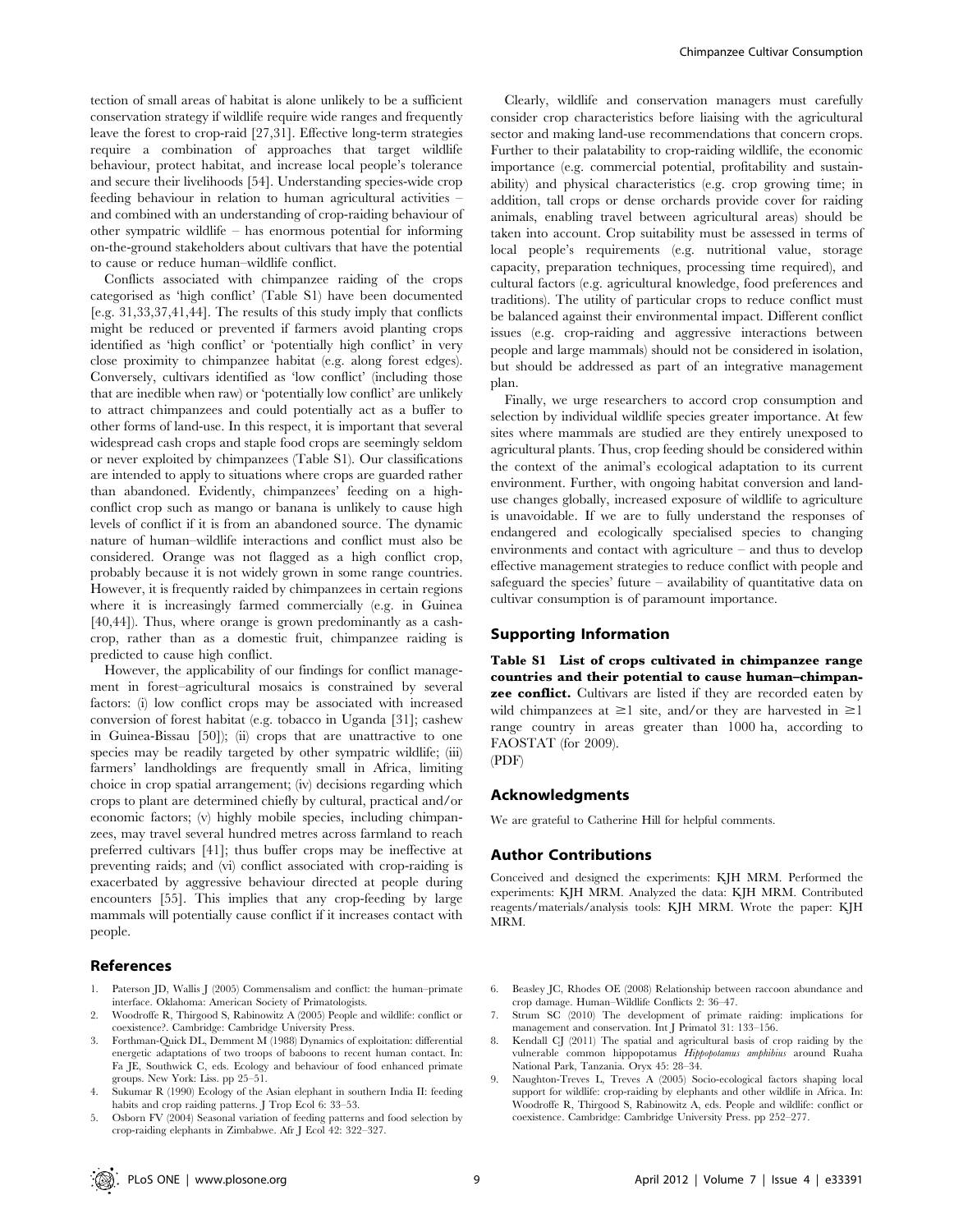- 10. Hill C, Osborn F, Plumptre AJ (2002) Human–wildlife conflict: identifying the problem and possible solutions. Albertine Rift Technical Report Series Vol. 1. New York: Wildlife Conservation Society.
- 11. Sitati NW, Walpole MJ, Smith RJ, Leader-Williams N (2003) Predicting spatial aspects of human–elephant conflict. J Appl Ecol 40: 667–677.
- 12. Hockings KJ, Yamakoshi G, Kabasawa A, Matsuzawa T (2010) Attacks on local persons by chimpanzees in Bossou, Republic of Guinea: long-term perspectives. Am J Primatol 72: 887–896.
- 13. Hyeroba D, Apell P, Otali E (2011) Managing a speared alpha male chimpanzee (Pan troglodytes) in Kibale National Park, Uganda. Vet Rec 169: 658.
- 14. Madden F (2006) Gorillas in the garden: human–wildlife conflict at Bwindi Impenetrable National Park. Policy Matters 14: 180–190.
- 15. Meijaard E, Buchori D, Hadiprakarsa Y, Utami-Atmoko SS, Nurcahyo A, et al. (2011) Quantifying killing of orangutans and human–orangutan conflict in Kalimantan, Indonesia. PLoS ONE 6: e27491.
- 16. Thirgood S, Redpath S (2008) Hen harriers and red grouse: science, politics and human–wildlife conflict. J Appl Ecol 45: 1550–1554.
- 17. Berger-Tal O, Polak T, Oron A, Lubin Y, Kotler BP, et al. (2011) Integrating animal behavior and conservation biology: a conceptual framework. Behav Ecol 22: 236–239.
- 18. Forthman DL, Strum SC, Muchemi G (2005) Applied conditioned taste aversion and the management and conservation of crop-raiding primates. In: Paterson JD, Wallis J, eds. Commensalism and conflict: the human-primate interface. Oklahoma: American Society of Primatologists. pp 420–443.
- 19. Parker G, Osborn F (2006) Growing chilli as a means of reducing human– wildlife conflict in Zimbabwe. Oryx 40: 343–346.
- 20. King L, Lawrence A, Douglas-Hamilton I, Vollrath F (2009) Beehive fence deters crop-raiding elephants. Afr J Ecol 47: 131–137.
- 21. Honda T, Miyagawa Y, Hironori U, Inoue M (2009) Effectiveness of newlydesigned electric fences in reducing crop damage by medium and large mammals. Mamm Stud 34: 13–17.
- 22. Knight J (2001) Natural enemies: people–wildlife conflicts in anthropological perspective. London: Routledge.
- 23. Isaac NJB, Cowlishaw G (2004) How species respond to multiple extinction threats. Proc R Soc B 271: 1135–1141.
- 24. Chiyo PI, Moss CJ, Archie EA, Hollister-Smith JA, Alberts SC (2011) Using molecular and observational techniques to estimate the number and raiding patterns of crop-raiding elephants. J Appl Ecol 48: 788–796.
- 25. Cardillo M, Mace GM, Jones KE, Bielby J, Bininda-Emonds ORP, et al. (2005) Multiple causes of high extinction risk in large mammal species. Science 309: 1239–1241.
- 26. Naughton-Treves L, Treves A, Chapman C, Wrangham R (1998) Temporal patterns of crop-raiding by primates: linking food availability in croplands and adjacent forest. J Appl Ecol 35: 596–606.
- 27. Graham MD, Douglas-Hamilton I, Adams WM, Lee PC (2009) The movement of African elephants in a human-dominated land-use mosaic. Anim Conserv 12: 445–455.
- 28. IUCN (2011) IUCN Red list of threatened species. Version 2011.1. <www. iucnredlist.org > accessed June 2011.
- 29. Dunnett S, van Orshoven J, Albrecht H (1970) Peaceful co-existence between chimpanzee and man in West Africa. Bijdr Dierkd 40: 148–153.
- 30. Sugiyama Y, Koman J (1992) The flora of Bossou: its utilization by chimpanzees and humans. Afr Study Monogr 13: 127–169.
- 31. McLennan MR (2008) Beleaguered chimpanzees in the agricultural district of Hoima, western Uganda. Primate Conserv 23: 45–54.
- 32. Hockings KJ, Sousa C (2011) Human–chimpanzee sympatry and interactions in Cantanhez National Park, Guinea-Bissau: current research and future directions. Primate Conserv 26 (Published electronically prior to print).
- 33. Hockings KJ, Humle T (2009) Best practice guidelines for the prevention and mitigation of conflict between humans and great apes. Gland, Switzerland: IUCN/SSC Primate Specialist Group.
- 34. Nishida T, Uehara S (1983) Natural diet of chimpanzees (Pan troglodytes schweinfurthii): long-term record from the Mahale Mountains, Tanzania. Afr Study Monogr 3: 109–130.
- 35. Goodall J (1986) The chimpanzees of Gombe. Harvard: Harvard University Press.
- 36. Tutin CEG, Fernandez M (1993) Composition of the diet of chimpanzees and comparisons with that of sympatric lowland gorillas in the Lope´ Reserve, Gabon. Am J Primatol 30: 195–211.
- 37. Reynolds V (2005) The chimpanzees of the Budongo Forest. Oxford: Oxford University Press.
- 38. Wrangham RW, Conklin-Brittain NL, Hunt KD (1998) Dietary response of chimpanzees and Cercopithecines to seasonal variation in fruit abundance. I. Antifeedants. Int J Primatol 19: 949–970.
- 39. Brickell CD, Alexander C, David JC, Hetterscheid WLA, Leslie AC, et al. (2009) International Code of Nomenclature for Cultivated Plants, 8<sup>th</sup> edition. Leuven: International Society for Horticultural Science.
- 40. Hockings KJ, Anderson JR, Matsuzawa T (2009) Use of wild and cultivated foods by chimpanzees at Bossou, Republic of Guinea: feeding dynamics in a human-influenced environment. Am J Primatol 71: 636–646.
- 41. McLennan MR (2010) Chimpanzee ecology and interactions with people in an unprotected human-dominated landscape at Bulindi, western Uganda. Oxford Brookes University, UK: PhD thesis.
- 42. Linkie M, Dinata Y, Nofrianto A, Leader-Williams N (2007) Patterns and perceptions of wildlife crop raiding in and around Kerinci Seblat National Park, Sumatra. Anim Conserv 10: 127–135.
- 43. Hoppe-Dominik B (1991) Distribution and status of chimpanzees (Pan troglodytes verus) on the Ivory Coast. Primate Report 31: 45–75.
- 44. Ham R (1998) Nationwide chimpanzee census and large mammal survey, Republic of Guinea. Unpublished report to the European Union, Guinea.
- 45. Food and agriculture organization of the United Nations statistical database (FAOSTAT). Available:http://faostat.fao.org/. Accessed: 2011 May.
- 46. Food and agriculture organization of the United Nations (FAO) (2010) A system of integrated agricultural censuses and surveys. World programme for the census of Agriculture.
- 47. Caldecott JO, Miles L (2005) The world atlas of great apes and their conservation. Berkeley: California University Press.
- 48. Cornell JE, Mulrow CD (1999) Meta-analysis. In: Adèr HJ, Mellenbergh GJ, eds. Research Methodology in the social, behavioral and life sciences. London: Sage. pp 285–323.
- 49. Morgan D, Sanz C (2006) Chimpanzee feeding ecology and comparisons with sympatric gorillas in the Goualougo Triangle, Republic of Congo. In: Hohmann G, Robbins M, Boesch C, eds. Primate feeding ecology in apes and other primates. Cambridge: Cambridge University Press. pp 97–122.
- 50. Hockings KJ, Sousa C (2012) Differential exploitation of cashew a low conflict crop – by sympatric humans and chimpanzees. Oryx. in press.
- 51. Yamakoshi G (2011) The ''prehistory'' before 1976: looking back on three decades of research on Bossou chimpanzees. Matsuzawa T, Humle T, Sugiyama Y, eds. The chimpanzees of Bossou and Nimba. Tokyo: Springer. pp 35–44.
- 52. Fuentes A, Hockings KJ (2010) The ethnoprimatological approach in primatology. Am J Primatol 72: 841–847.
- 53. Nishida T, Wrangham R, Goodall J, Uehara S (1983) Local differences in plantfeeding habits of chimpanzees between the Mahale Mountains and Gombe National Park, Tanzania. J Hum Evol 12: 467–480.
- 54. Treves A, Wallace RB, Naughton-Treves L, Morales A (2006) Co-managing human-wildlife conflicts – a review. Hum Dimens Wildl 11: 383–396.
- 55. McLennan MR, Hill CM (2010) Chimpanzee responses to researchers in a disturbed forest–farm mosaic at Bulindi, western Uganda. Am J Primatol 72: 907–918.
- 56. Kortlandt A (1962) Chimpanzees in the wild. Sci Am 206: 128–138.
- 57. Kortlandt A (1967) Experimentation with chimpanzees in the wild. In: Starck D, Schneider R, Kuhn HJ, eds. Neue Ergebnisse der Primatologie. Stuttgart: Gustav Fischer Verlag. pp 208–224.
- 58. Hicks TC (2010) A chimpanzee mega-culture? Exploring behavioral continuity in Pan troglodytes schweinfurthii across northern DR Congo. University of Amsterdam, Netherlands: PhD thesis.
- 59. Rahm U (1967) Observations during chimpanzee captures in the Congo. In: Starck D, Schneider R, Kuhn HJ, eds. Neue Ergebnisse der Primatologie. Stuttgart: Gustav Fischer Verlag. pp 195–207.
- 60. Chancellor RL, Rundus AS, Nyandwi S (2011) The influence of seasonal variation on chimpanzee (Pan troglodytes schweinfurthii) fallback food consumption, nest group size, and habitat use in Gishwati, a montane rain forest fragment in Rwanda. Int J Primatol DOI 10.1007/s10764-011-9561-4.
- 61. Hernandez-Aguilar RA (2006) Ecology and nesting patterns of chimpanzees (Pan troglodytes) in Issa, Ugalla, western Tanzania. University of Southern California, USA: PhD thesis.
- 62. Yamagiwa J, Mwanza N, Spangenberg A, Maruhashi T, Yumoto T, et al. (1992) Population density and ranging pattern of chimpanzees in Kahuzi-Biega National Park, Zaire: a comparison with a sympatric population of gorillas. Afr Study Monogr 13: 217–230.
- 63. Reynolds V, Wallis J, Kyamanywa R (2003) Fragments, sugar, and chimpanzees in Masindi District, western Uganda. In: Marsh KK, ed. Primates in Fragments: Ecology and Conservation. New York: Kluwer Academic/Plenum Publishers. pp 309–320.
- 64. Lloyd JN, Mugume S (2000) Investigation into the survival of a small chimpanzee community under immediate threat. The Jane Goodall Institute and Ugandan Wildlife Education Center, Uganda: Unpublished report.
- 65. Wrangham RW, Chapman CA, Chapman LJ (1994) Seed dispersal by forest chimpanzees in Uganda. J Trop Ecol 10: 355–368.
- 66. Nishida T (2008) Why were guava trees cut down in Mahale Park? The question of exterminating all introduced plants. Pan Afr News 15: 12–14.
- 67. Arlet ME, Molleman F (2007) Rodents damage crops more than wildlife in subsistence agriculture on the northern periphery of Dja Reserve, Cameroon. Int J Pest Manage 53: 237–243.
- 68. Arlet ME, Molleman F (2010) Farmers' perceptions of the impact of wildlife on small-scale cacao cultivation at the northern periphery of Dja Faunal Reserve, Cameroon. Afr Primates 7: 27–34.
- 69. Sabater Pi J (1979) Feeding behaviour and diet of chimpanzees (Pan troglodytes troglodytes) in the Okorobikó Mountains of Rio Muni (West Africa). Z Tierpsychol 50: 265–281.
- 70. Brugiere D, Badjinca I, Silva C, Serra A (2009) Distributions of chimpanzees and interactions with humans in Guinea-Bissau and western Guinea, West Africa. Folia Primatol 80: 353–358.
- 71. Leciak E, Hladik A, Hladik CM (2005) Le palmier à huile (Elaeis guineensis) et les noyaux de biodiversité des forêts-galeries de Guinée maritime: à propos du